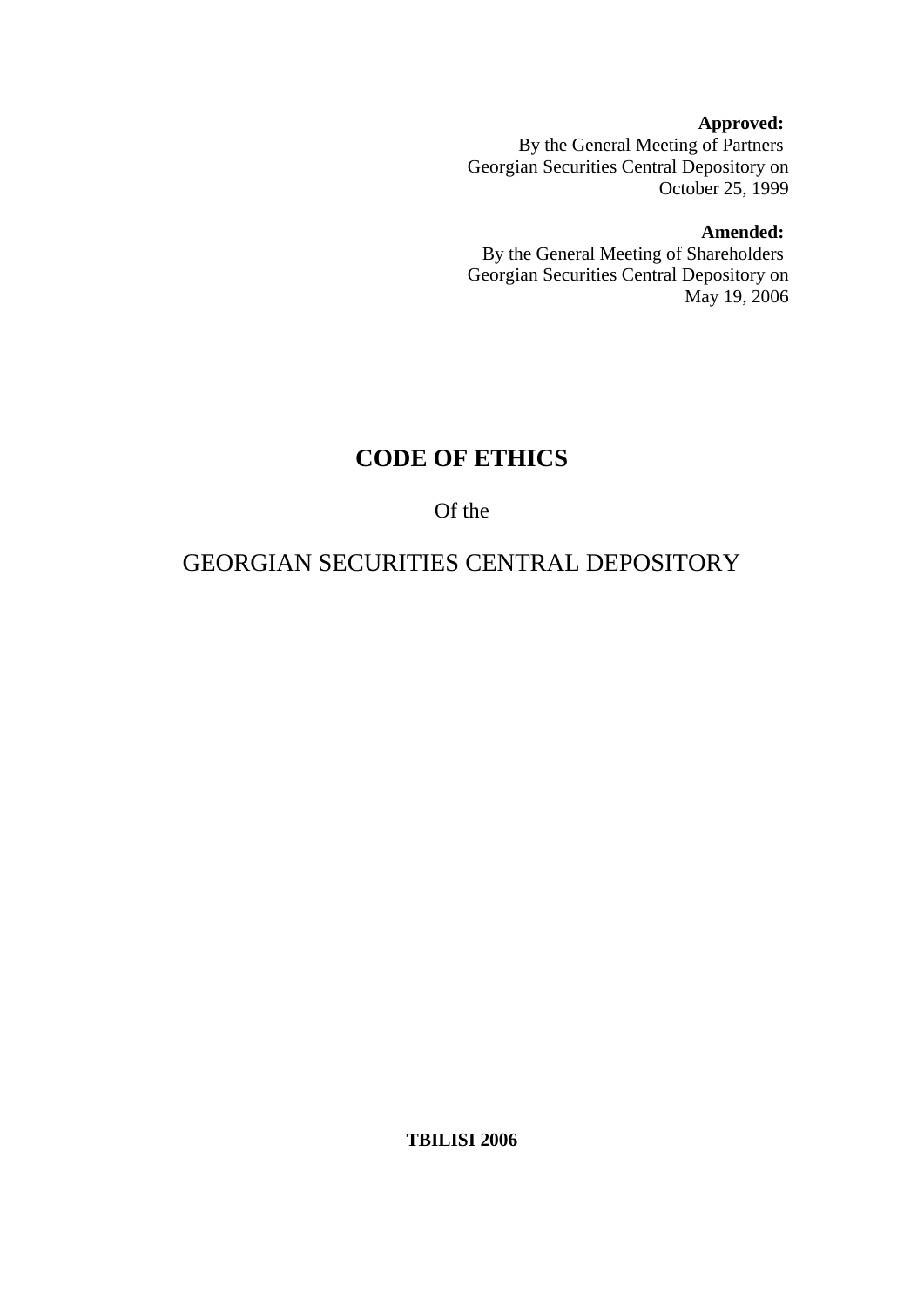#### **Contents**

#### **I. Introduction**

Article 1. Purpose Article 2. Obligations imposed by Code of Ethics Article 3. Responsibility of the Management Body Article 4. Failure to comply with this Code of Ethics Article 5. Definitions

#### **II. General Principles**

Article 6. High Standards of Commercial Honor and Just and Equitable Principles of Fair Trade Article 7. Recommendations to Customer Article 8. Practices, which may result in Disciplinary Action Article 9. Fair Prices, Commissions and Sales Charges Article 10. Forwarding of Issuer Material Article 11. Fiduciary Duty Article 12. Influencing or Rewarding Employees of Other Members Article 13. Sub-account of a Client Article 14. Customer Funds and Securities Article 15. Customer Account Statements Article 16. Supervision Article 17. Books and Records Article 18. Disclosure of Financial Condition

Article 19. Transactions by Employees

Article 20. Confidential Information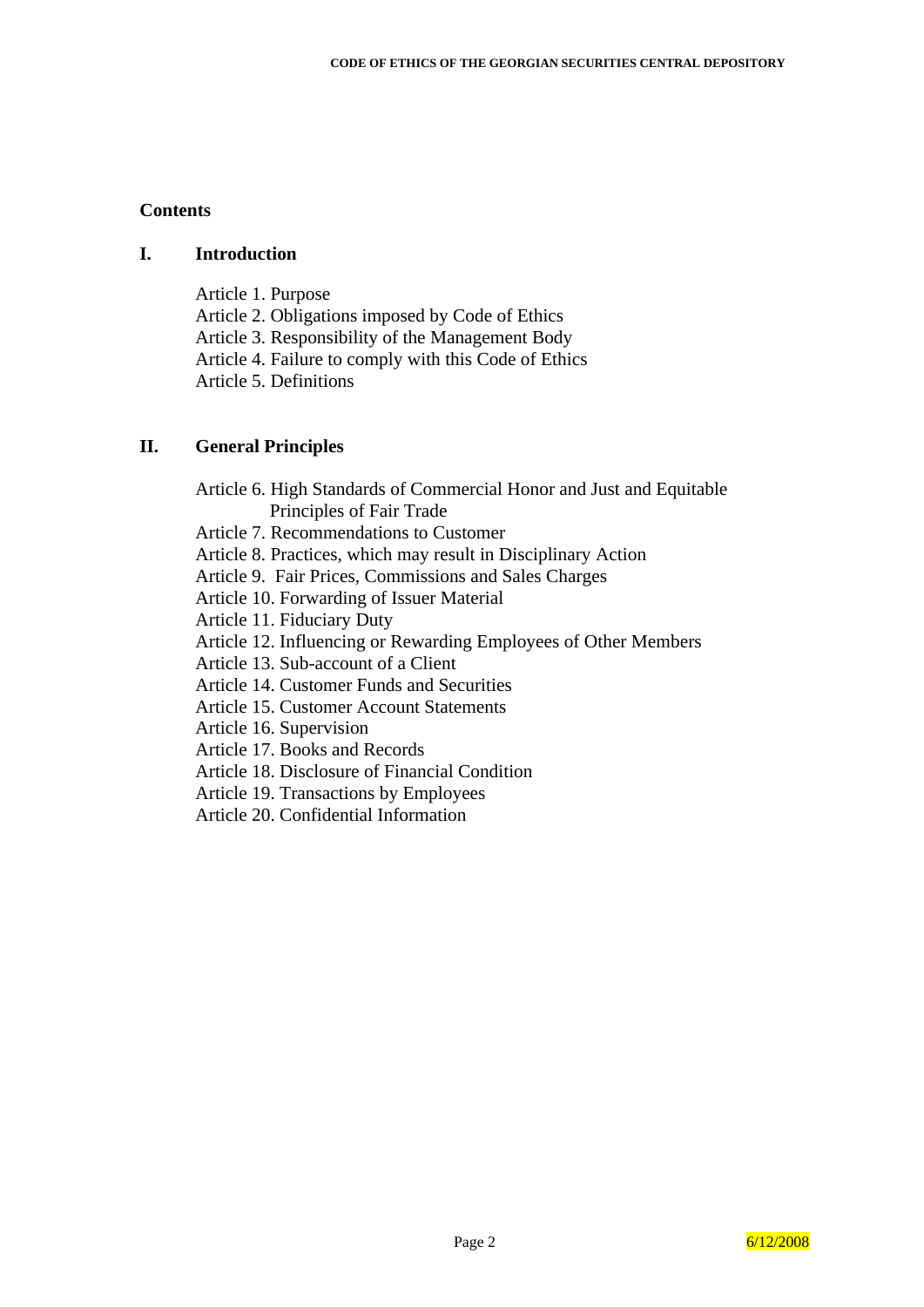## **I. Introduction:**

#### Article 1. **Purpose.**

This Code of Ethics establishes standards of ethical behavior for the Georgian Securities Central Depository JSC (hereinafter referred to as "Depository"), and its Members (Participants), (hereinafter referred to as "Members"), which they are required to observe in their daily activities. The intent of this Code is to ensure fair implementation of rules, procedures and duties with regards to securities transactions.

#### Article 2. **Obligations imposed by Ethics Code.**

This Code obligates all Members, in addition to the norms established hereby, to comply with the Law of Georgia on Securities Markets, as well as the rules and regulations of the National Securities Commission of Georgia, regarding the services offered by the Depository. The Depository and of the Stock Exchange, the Members of which they are.

#### Article 3. **Responsibility of the Management Body**

3.1. The Management Body of a Member shall have the responsibility to ensure that the Member and its employees comply with this Code.

3.2. Management body of a member appoints minimum one person, responsible for daily cooperation of the member and the depository, including implementation of all rules, procedures and contracts relating to securities transfers to and from securities accounts within the Depository and cash transfers from depository to settlements banks.

3.3. Managing body of the member appoints an officer, responsible for supervision of activities of an officer indicated in article 3.2 and implements supervisory duties imposed by article 16 of this code.

3.4. In order to provide effective and timely cooperation, according to the Rules and Procedures of the GCSD. The governing body assigns several persons as specified in sections 2 and 3 of article 3 of this code based on a scale of a member, which is determined by the member of a clients, average volume of daily transactions and the number of branches.

3.5. Prior to cooperation with Depository the managing body of a member advises the depository (according to the articles 3.2. and 3.3.) the name, address, phone and fax numbers of an appointed officer (officers) in writing. In case of any changes made to this information the member shall notify the depository in writing immediately. The notification on changes will be deemed transferred, if a member notifies the depository within two working days after the previous information becomes incorrect or incomplete.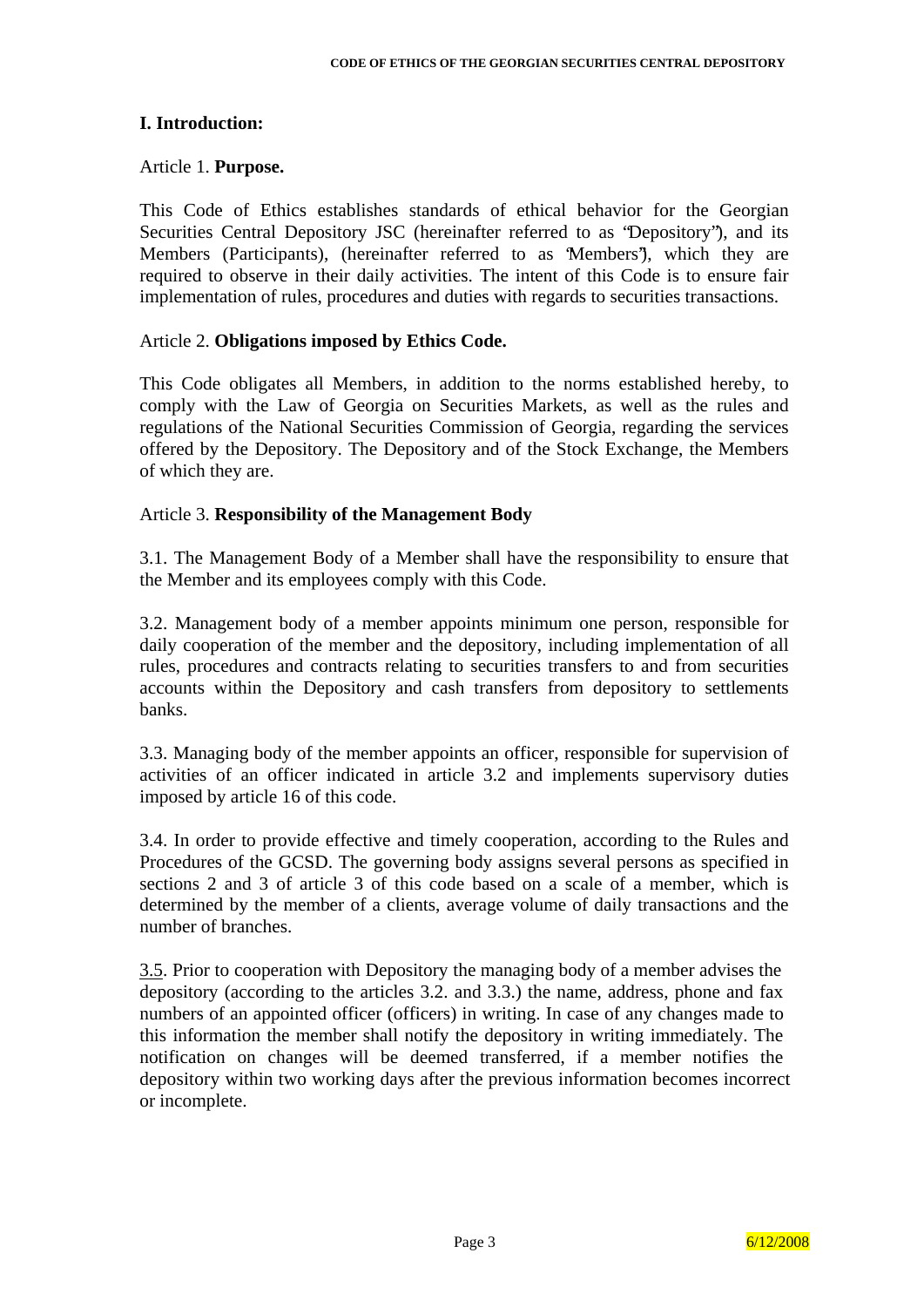## Article 4. **Failure to Comply with this Code of Ethics.**

It shall be the duty of each Member to comply with all of the Articles of the Depository's Code of Ethics. Failure to comply with any Article of this Code may be considered a breach of these standards and may result in disciplinary action in accordance with the Code of Procedure of the Depository.

## Article 5. **Definitions**

- **5.1. Member** A legal person who has an Agreement with the Georgian Securities Central Depository Ltd on Membership (Participation) and on related services.
- **5.2. Managing body of a Member** Supervisory Council and/or directors of the Member, who have an authority to confirm an existence of an agreement made by a Member and are responsible to comply with legal requirements regarding similar services, adopted by the depository or the commission.
- **5.3. Complaint** Any written statement from a physical, or legal person or a person acting on behalf of a physical or legal person, alleging a grievance involving the activities of the Depository or of a Member, or of the Depository's or Member's employee in connection with the execution of a securities transaction, nominee holding, recording or the disposition of securities.
- **5.4. Bona Fide Customer -** Any person who**,** in the regular course of the Member's business, has cash or securities in the depository or in any of the settlement banks and his business relationship with the Member is defined by the written agreement.
- **5.5. Representative of Market Regulator -** An authorized representative of the National Securities Commission of Georgia and an authorized representative of any Self-Regulating Organization to which the Member belongs.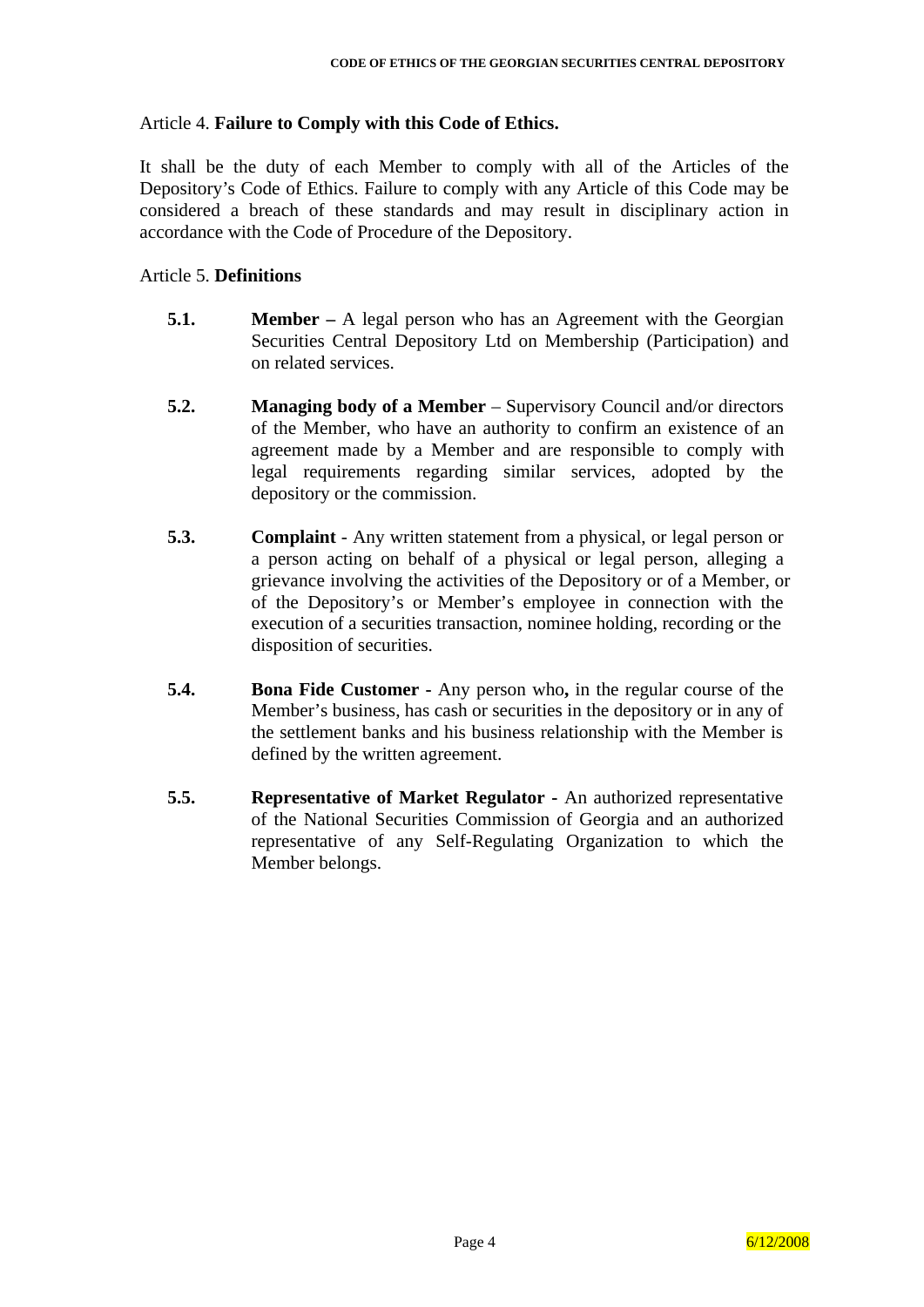#### **II. General Principles**

## Article **6. High Standards of Commercial Honor and Just and Equitable Principles of Trade**

A Member and an employee of a Member, in the conduct of their business*,* shall observe high standards of commercial honor and just and equitable principles of trade, when act with or without a depository on behalf of the Member or his Bona Fide customer. In such case a member shall observe high standards, secure and transparent principles in order to secure accurate securities transaction by the depository.

#### Article **7. Recommendations and transfer of information to Customers**

- 7.1. In transferring of information or in recommending to a customer to open or close an account or transfer any client's securities in nominee holding (or from nominee holding) of a Member, according to the rules and procedures and with the form and application made by the depository, a Member shall recommend and/or give an accurate information to meet client's business requirements.
- 7.2. A member shall secure, that Bona Fide customer has provided the depository with the accurate information regarding opening or closing the account, information on securities transfer and funds transferred to the settlement bank for purchasing securities ordered by the customer. If a member has enough material base to doubt the accuracy of information provided by the client in any form, application or agreement this information has not to be given to the depository until the correct information is presented by the client.
- 7.3. According to the rules and procedures of the Depository, a client is responsible to provide a member with the accurate and complete information, in order to enable the member, as a client's agent, to execute securities transaction.
- 7.4. According to the rules and procedures of the Depository, a member is responsible to provide the depository with the accurate and complete information, to execute securities transactions with its own funds.

#### Article 8. **Practices Which May Result in Disciplinary Action.**

- 8.1. All Members, who act through they employees, according to the articles 3.2 and 3.3, are responsible for fair dealing with they clients and other members. Following is the set of events, which might be viewed as illegal and may result in disciplinary action:
	- 8.1.1. failure to meet requirements described in article 7.1 and 7.2; or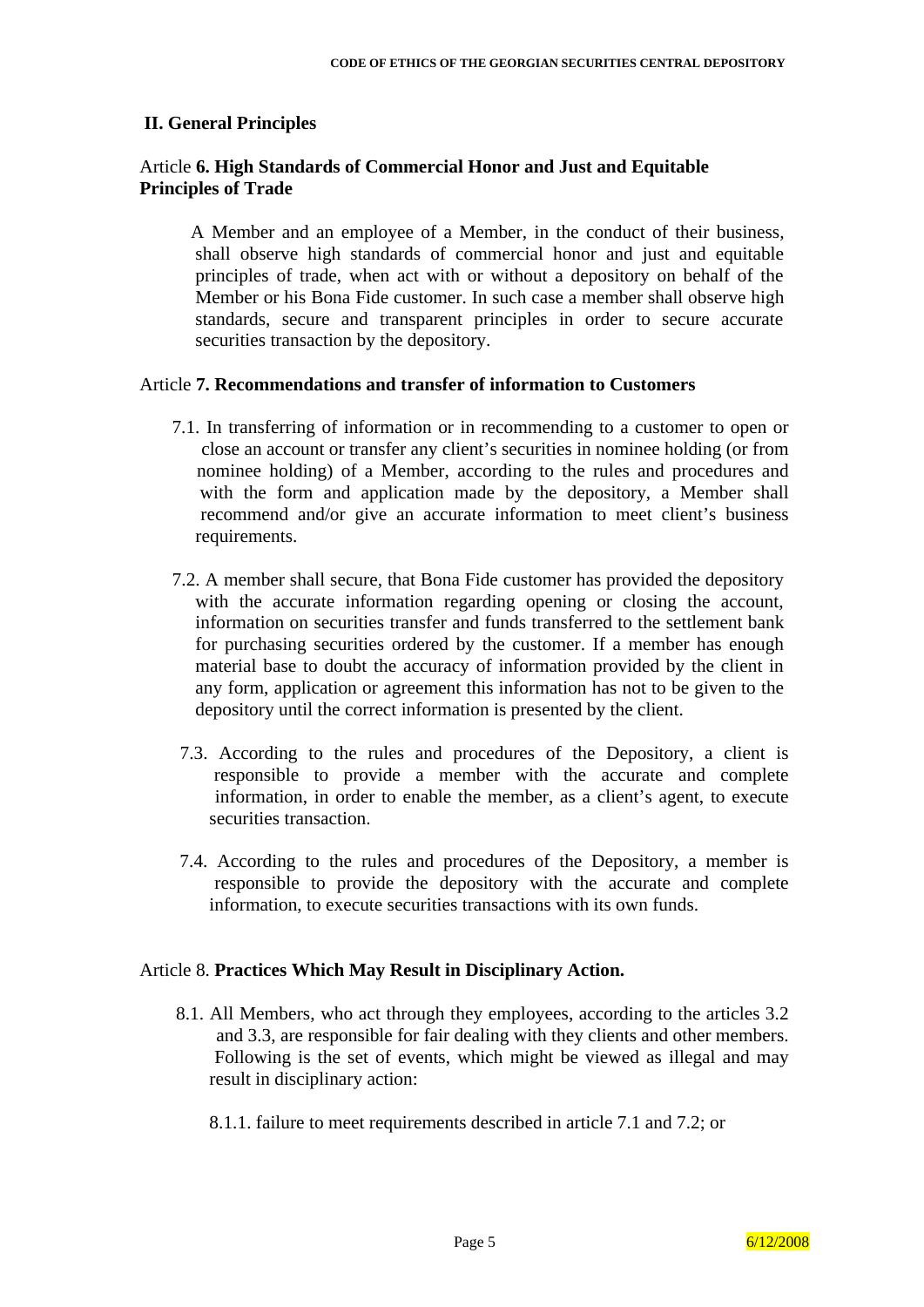- 8.1.2. opening fictitious account for the purpose of executing transactions, which would otherwise be prohibited transactions; or
- 8.1.3. executing unauthorized transactions, including intra account transactions, which are completed by the clients funds or securities; or
- 8.1.4. using false or misleading advertising materials of any sort to attract or retain clients: (a) depository membership; (b) opening or using safekeeping account in the depository; (c) authorization of brokerage company on services, which normally are rendered by the depository; or (d) other aspects of relationship between the member and the depository.
- 8.1.5. forging any kind of form, application, agreement or any document required by the depository; or
- 8.1.6. failure of a member to comply with requirements pertaining to the clearing and settlement of securities transaction, submitted to the depository;
- 8.1.7. insufficient number of employees delaying daily relationship between the member and the depository;
- 8.1.8. failure to pay commissions, charges and fines to the Depository in defined terms;
- 8.1.9. failure to report timely on problems of operational or regulative nature to the depository, which may delay a member to comply with the depository's rules and procedures;
- 8.1.10. failure to provide the depository with the required information by the member, necessary to control the operations or inapt cooperation.
- 8.1.11. failure to respond timely and accurately on customer's complaint;
- 8.1.12. failure to pay fines imposed by the arbitration wholly or partially after the terms of appeal to the arbitration is expired, according to the law of Georgia on Private Arbitration;
- 8.1.13. distributing information damaging image and reputation of any Member, of the Depository, other self-regulatory organization, also distributing false or misleading information;
- 8.1.14. Making offensive statements in relation with the professional activities of a Member.

#### Article 9. **Fair Prices, Commissions and Charges**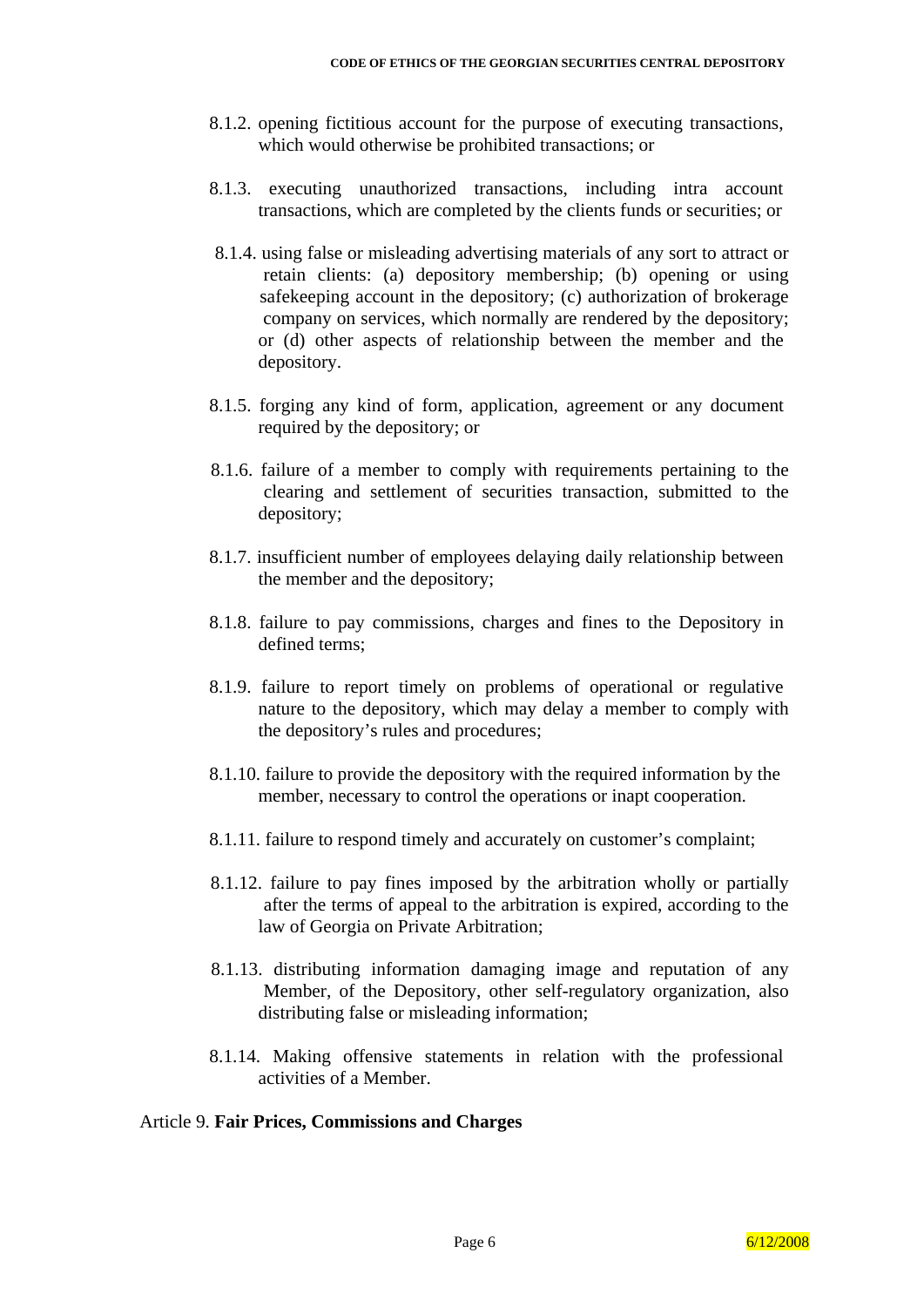- 9.1. Charges by the Member for services rendered to the Bona Fide customer performed shall be reasonable and fair, taking into consideration all relevant circumstances including commissions of the Depository.
- 9.2. Members must comply with all Regulations issued by the Depository, relating to commissions and transaction charges, which shall be received by a member for services rendered to the customer.

## Article 10. **Forwarding of Issuer Materials**

A Member holding a customer's securities as a nominee for a customer shall promptly forward all proxy and other issuer related materials received from the depository, issuer or registrar to each beneficial owner of securities that are held by the Member.

## Article 11. **Fiduciary Duty**

A Member, in the capacity of a nominee holder, who possesses information as to the ownership of securities, shall not use such information for the purpose of soliciting purchases, sales, or exchanges of securities except with the approval of the beneficial owner of the security.

## Article 12. **Influencing or Rewarding Employees of Other Members**

No Member or its employee shall give or permit to be given anything of value, including gratuities (exceeding 50 GEL), to any employee of another Member, where such payment or gratuity relates to the business of either Member.

#### Article 13. **Brokers-Client Securities Account**

- 13.1. A Member opens broker-client securities account for a Bona Fide customer in the depository, according to the rules and procedures of the depository.
- 13.2. A broker-client securities account is a type of safekeeping account, which might be opened by the member in the depository. This account is used by the customer, who authorizes the member, according to the agreement, to make investment decisions.
- 13.3. Any information related to the broker-client account, which is addressed to the depository shall be confirm in writing by authorized person, according to article 3.3 of this code. This person should, at least once a month, review broker-clients accounts in order to detect and prevent transactions volume and frequency of which exceeds: (a) the volume of client's resources on the account and (b) investment orders, negotiated between the client and a member upon opening the securities account.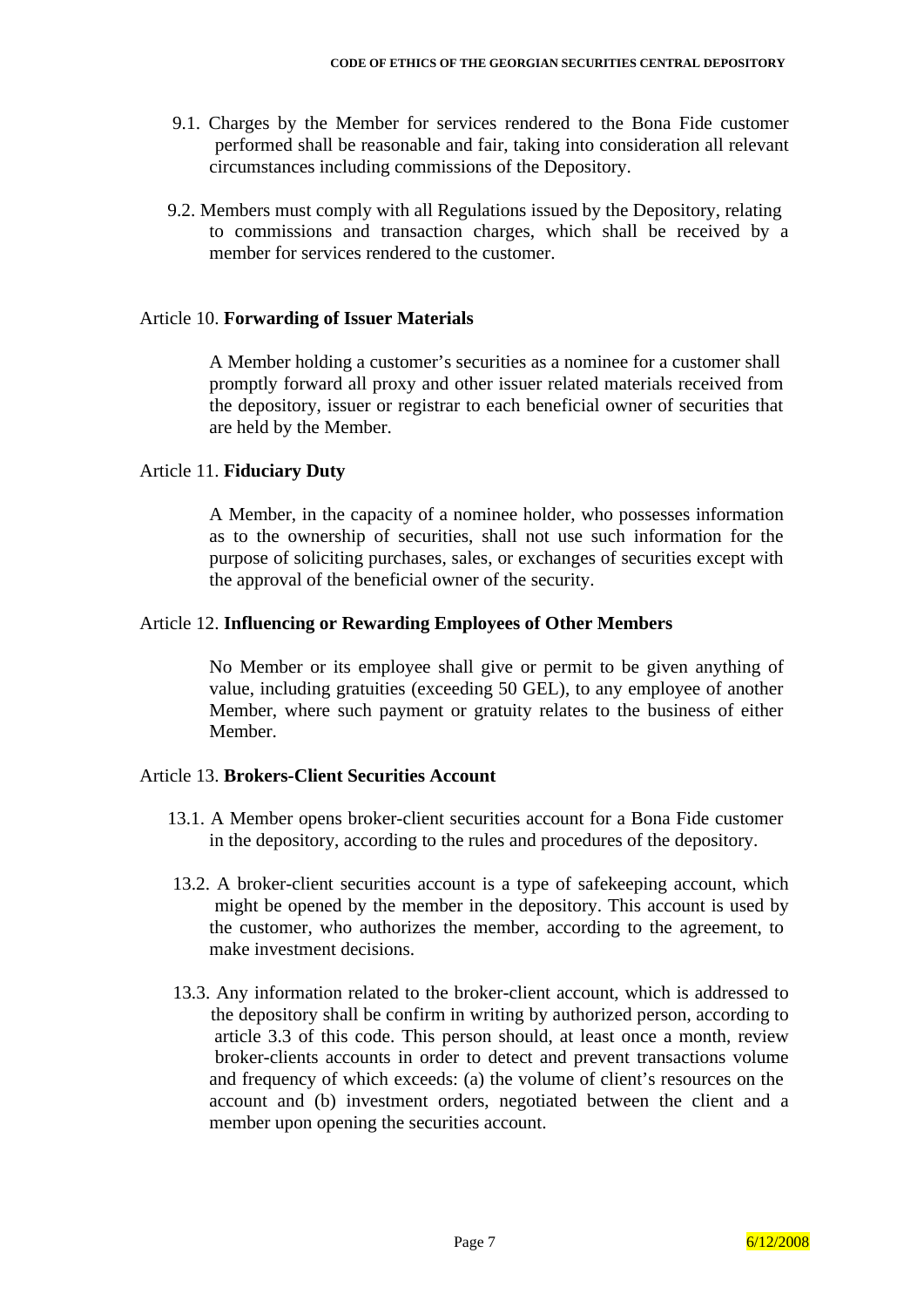13.4. A Member upon signing the agreement with the client should provide him with provisions of the Ethics Code.

#### Article 14. **Customer Funds and Securities**

- 14.1. No Member shall make improper use of or misappropriate a customer's funds or securities.
- 14.2. No Member shall lend, either to itself or to others, securities of the account of any customer, which are eligible to be pledged or loaned, unless the Member has obtained from the customer a prior written authorization permitting the lending of such securities.
- 14.3. No Member shall hold a customer's securities, which are fully paid for, unless the Member has a procedure to ensure such securities are segregated and clearly identified by a method that distinctly indicates the customer's ownership of the securities.

#### Article 15. **Customer Account Statements**

- 15.1. Each Member shall provide a monthly balance of a client's account containing a description of any securities positions, money balances and account activity to each customer whose account had a security position, money balance, or account activity during the period. If there is no activity in the account, the Member may send the account statement on a quarterly basis.
- 15.2. The term "account activity" shall include purchases, sales, interest credits or debits, charges or credits, dividend payments, transfer activity, security receipts or deliveries, and journal entries relating to securities or funds in the possession or control of the Member.

#### Article 16. **Supervision**

- 16.1. Each Member shall create and maintain a system, according to article 3.2, to supervise the activities of its employees to secure daily relationship with the depository. The system must be in writing and be reasonably designed to achieve compliance with applicable "Law on Securities Market" and regulations and the rules of this Depository. According to the article 3.3, system's supervision is performed by an authorized person and final responsibility for proper supervision shall rest with the Member.
- 16.2. Among other functions, an authorized person shall secure: (a) sufficient number of employees for caring out daily relationship with the depository; (b) high level of professionalism for employees appropriate to carry out securities operations (including members clients operations) to fitting depository's rules and operations; (c) member's ability to create and maintain records, which provides processing of securities within the depository timely and accurately; (d) elaborate instructions for the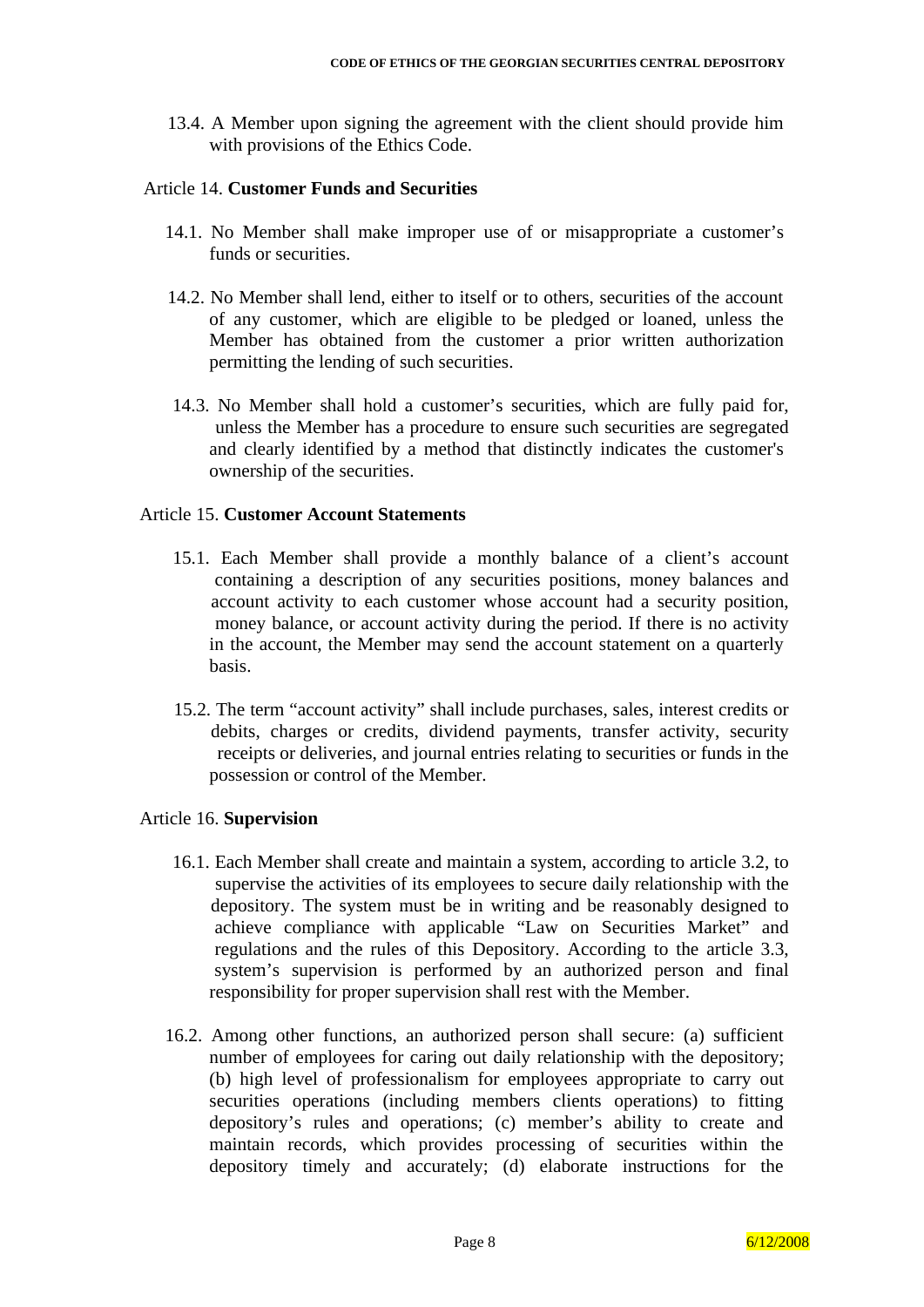employees mentioned in (a) on amendments in rules and procedures of the depository; inform the depository on any problem, which hampers or impedes implementation of securities processing; (e) to file accurate and full information or documentation to market regulator; and (f) timely and accurately inform depository or other member on problem, which may hamper securities transaction.

- 16.3. The Member's written supervisory procedures shall set forth its supervisory system, and shall include the job titles, license and certification status and business address of all licensed/certified personnel and phone and fax numbers of authorized persons appointed in accordance with article 3.3. It shall also state the responsibilities of each supervisory person as they relate to each type of business in which the Member is engaged. For the implementation of article 3.3 the Member shall also maintain an internal record, which sets forth the names of all persons who are designated as supervisory personnel, and the date when such designation became effective. The Member shall preserve such record for a period of at least three years in an easily accessible place.
- 16.4. A copy of the Member's written supervisory procedures shall be kept and maintained in each location where supervisory activities are conducted. Each Member shall amend its written supervisory procedures, within a reasonable period of time, after changes occur in the securities laws and regulations; the Member's supervisory personnel or system. Each Member shall be responsible for communicating amendments throughout its organization.

## **Article 17. Books and Records**

- 17.1. Each Member shall create, keep and preserve books, account records, memoranda, order tickets and correspondence in conformity with the Georgia Law on Securities and related regulations, the rules of the Depository and other self regulative organization in which the member is incorporated.
- 17.2. Each Member shall prepare, update and maintain and update all customer account agreements in conformity with the rules of the National Securities Commission of Georgia; and
- 17.3. Each Member shall create, keep and preserve, in a separate file, all written customer complaints and the action taken by the Member with respect to the complaint.

#### Article 18. **Disclosure of Financial Condition**

A Member shall make available to inspection, by any bona fide customer, upon request, information relative to the Member's financial condition as disclosed in its most recent balance sheet, in accord with the Georgia Law on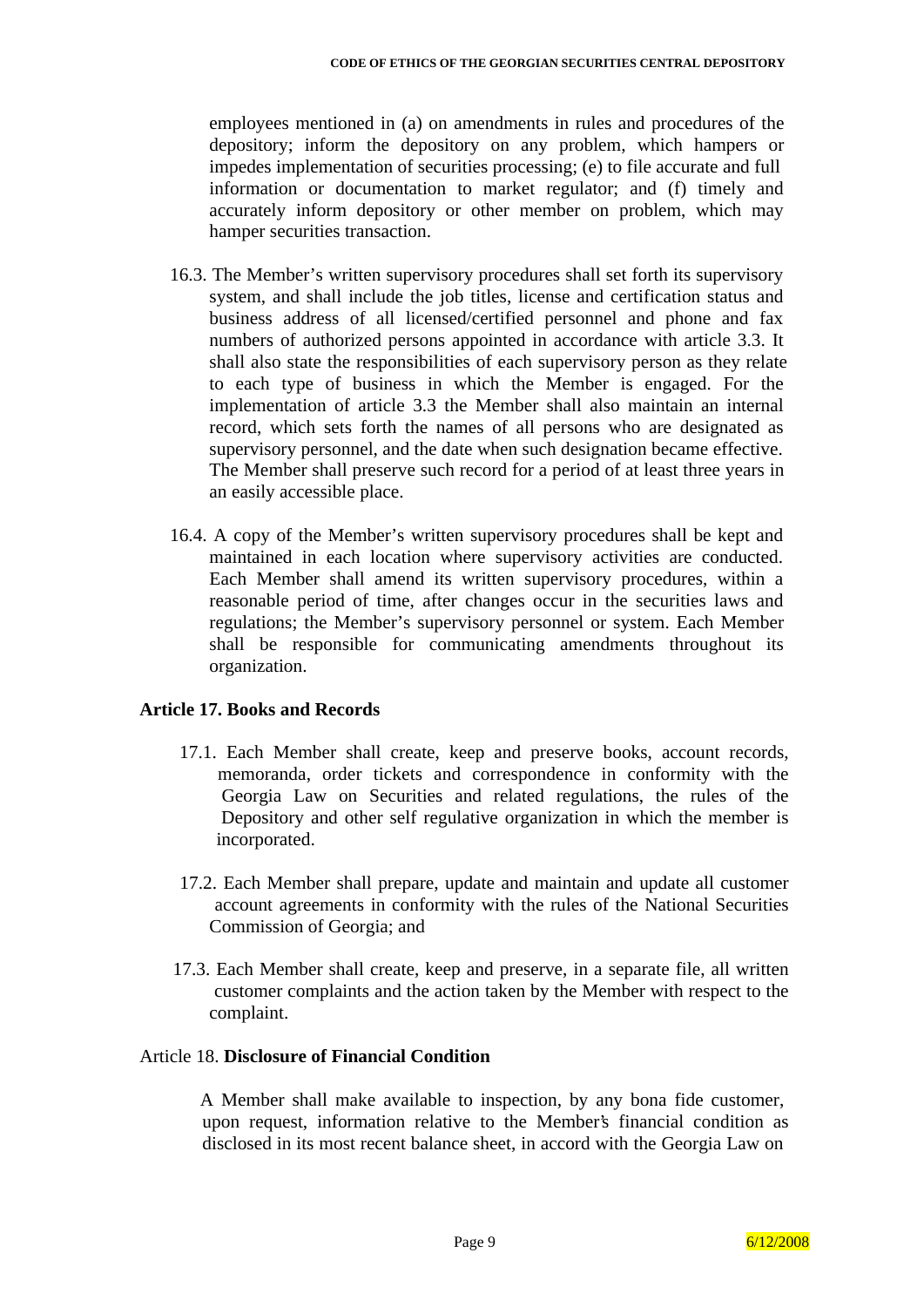Securities Market, the Commission and the Depository Rules and Regulations.

#### Article 19**. Transactions with the employees**

- 19.1. No employee of a Member shall open or maintain a securities account with another Member without prior written authorization by his employer, except from the cases, when employer does not open an account, or has substantially high commissions compared to other Members for this kind of services.
- 19.2. A copy of the authorization described in Article 19.1 shall be provided to the Member with whom the employee proposes to open the account, prior to the time the account is opened or any transaction is executed.
- 19.3. If an employee, with written authorization by his employer Member, opens an account with another Member, the executing Member shall transmit to the employer-Member, duplicate copies of all confirmations of transactions and monthly account statements.

#### Article 20. **Confidential Information**

- 20.1. Every Member shall create, maintain and enforce internal rules relating to the maintenance and safekeeping of confidential information. These rules shall provide that:
	- 20.1.1. all customer information is considered confidential, except the information declared by the customer as a non-confidential;
	- 20.1.2. includes the list of confidential information related to client's activities;
	- 20.1.3. Member's requirement for its employees to comply with these rules and imposes obligation on employees not to disclose confidential information to: (a) other departments of the Member and its employees; (b) employees of other Members; (c) general public.
- 20.2. The circumstances when confidential information may be disclosed are the following:
	- 20.2.1. to representatives of the market regulator, upon appointment of a supervisor in accordance with the article 3.3 of the Code, or upon request of a managing body member of the Member;
	- 20.2.2. to person having a customer's written authorization to obtain information regarding relationships between the Member and the customer;